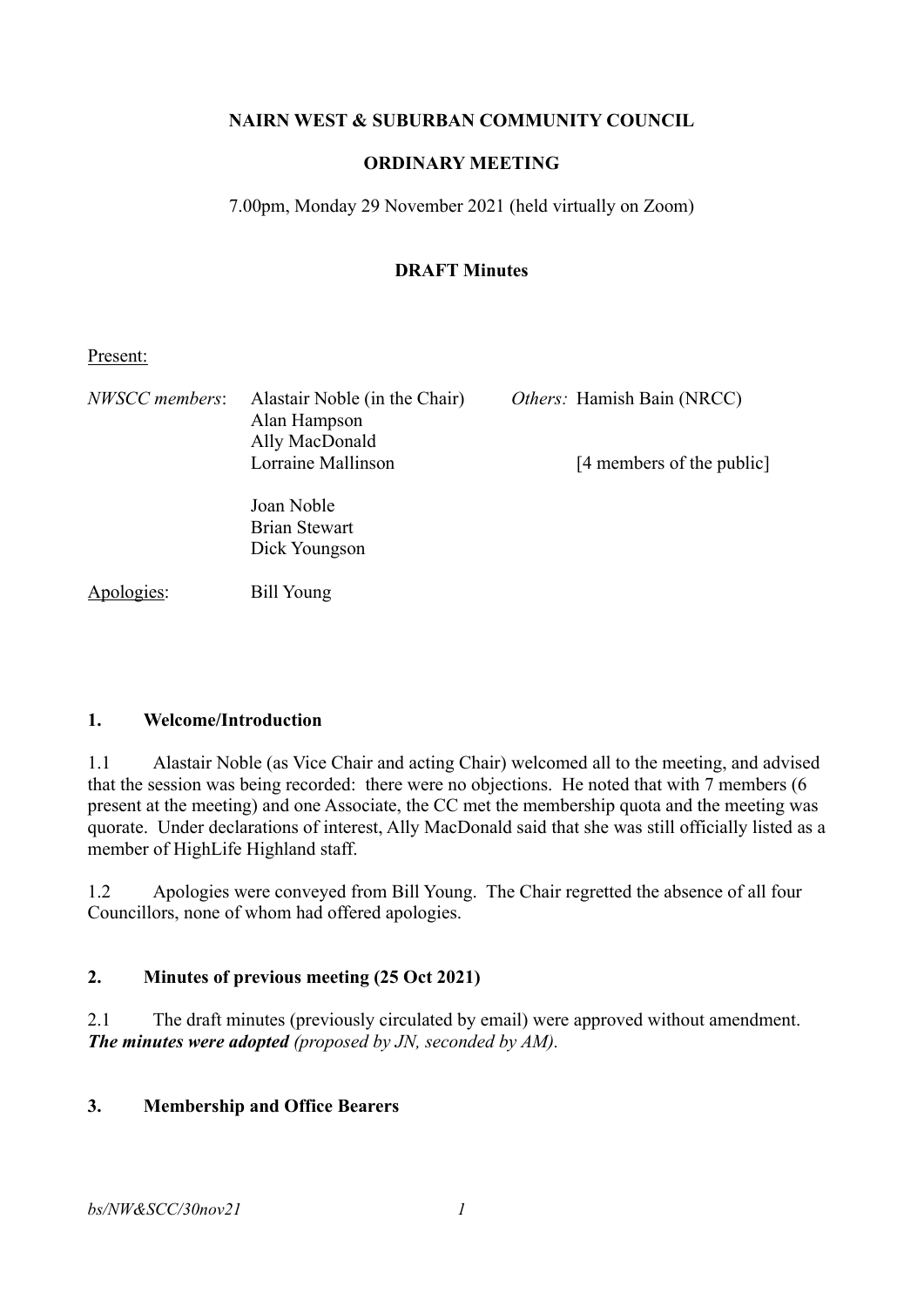3.1 The Chair confirmed with regret the resignations of Sheena Baker (former Chair) and Jimmy Ferguson (former Secretary), and expressed appreciation for the contribution they had made to the work of the CC. As Bill Young had resigned from the role of Treasurer – while remaining a member of the CC – these three office-bearer positions were now vacant. The Chair confirmed that the Ward Manager had been informed. In discussion, it was agreed that the office bearer posts would be filled on an interim, short-term basis, pending further discussion with the Ward Manager and a decision on interim elections or co-option to fill the vacant slots. The next interim public elections for vacant CC places were scheduled for 3 March 2022, so a request would have to go to the Council in time for nominations to be submitted by the 10 January deadline.

3.2 Alastair Noble was nominated (AH) and seconded (AM) as interim Chair. There were no other nominations, and he was elected by unanimous consent. Brian Stewart was nominated (AM) and seconded (AH) as interim Secretary, and with no other nominees or volunteers, he too was elected by consent. Likewise Lorraine Mallinson was the sole nominee as interim Treasurer (AH, seconded by BS) and she was also elected by consent of the members present.

### *Action: It was agreed that CC members would discuss further, in the light of advice from the Ward Manager, how to fill the vacant membership slots on a long-term basis (by co-option and/or election).*

# **4. Matters Arising (not otherwise listed as separate items)**

4.1 Flood prevention. No response or update had been received from Councillors or the NNCPP Chair.

### *Action: review (and possible further reminders) at January meeting.*

4.2 Developers' Contributions. Malcolm Macleod (THC Director of Planning and Development) had acknowledged the CC's letter seeking greater engagement in decision-making on DC allocations, but offered no new arrangements. The possibility of a formal joint approach to Audit Scotland was still to be discussed with Nairn River CC, probably in the new year.

4.3 New Academy planning. No further update, and no information or invitation in respect of future consultations.

4.4 Common Good and Parking scheme. There was no indication of when the promised public consultation might be launched. Meanwhile expert advice had been obtained which suggested that the pre-emptive "top-slicing" [deduction] by the Council of 50% of the parking-charge revenue was improper or possibly illegal. Separately, clarification had been sought – via FoI request – on the formal legal basis for the Council's assertion of the right to regulate and charge for the Cumming Street/Links and Maggot CG sites as off-street car parks. In discussion it was pointed out that the status of the CG sites at the Harbour and Falconers Lane were also in question: they had been designated as car parks when the HC believed – incorrectly – that both were Council property. The CG asset register checks had confirmed that both sites were inalienable CG land. The question of whether Sheriff Court consent was required for the introduction of a charging scheme remained on the table.

#### *Action: Further representations/objections to be considered once the response to the FoI was received.*

*bs/NW&SCC/30nov21 2*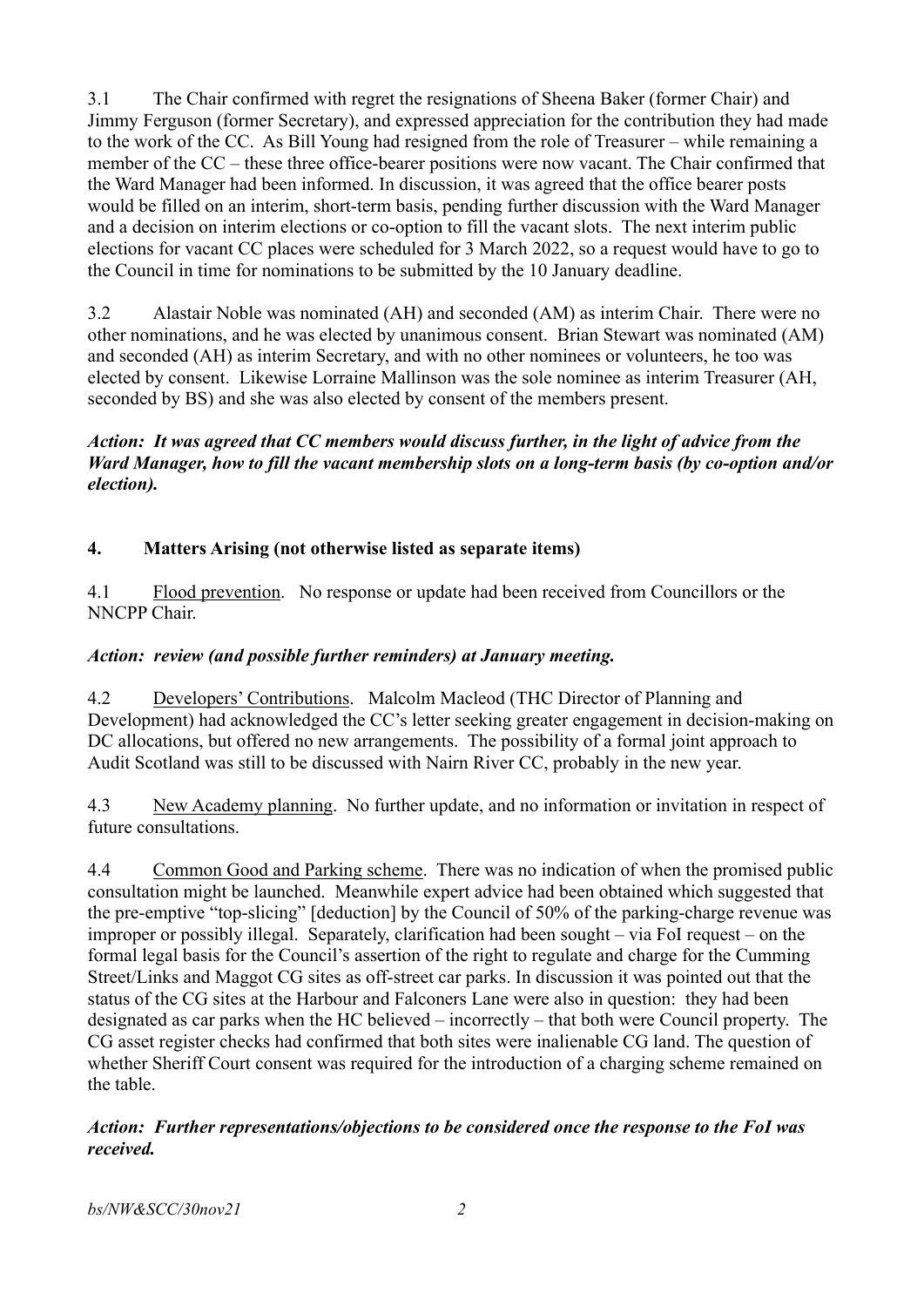# **5. Treasurer's report (and Fireworks funds)**

5.1 The CC bank account records etc had been handed over to AN as Vice Chair. There had been no transactions in the past month, so the CC's current credit balance remained at £2219.16. The BID-organised fireworks display had taken place and had been much appreciated by the spectators. The Chair paid tribute to the efforts of both Lorraine Mallinson and Andy Randerson in raising the donations and enabling the event. The transfer of the ring-fenced amount of £3,261.12 would be completed as soon as the outgoing Treasurer was available to sign the cheque.

## *Action: cheque to be signed by outgoing Treasurer and handed to BID a.s.a.p.*

# **6. Common Good and Sandown Consultation**

6.1 A response was still awaited to the joint CC letter of 4 October objecting to a further round of consultation on the possible disposal of Sandown. Following the joint CC letter of 26 October declining to attend a proposed "reference group" meeting, it was understood that no such group meeting had taken place. Although the Sandown site was still listed for development in the latest draft of the IMFLDP, the possible disposal of the land was not on the agenda for the 1 December Nairnshire Area Committee. The Council's future intentions were therefore completely unclear. The Chair regretted the lack of information from Councillors and officials.

## **7. Common Good rent and maintenance**

7.1 Further information was still awaited from Cllr Saggers on THC policy – in particular regarding David Haas' (Inverness Ward Manager) indication that official/legal advice would be sought on the question of THC payment of rent, and/or provision of maintenance in lieu of rent, for the Common Good properties used by THC to provide public or recreational services.

### *Action: reminder to be sent if no information received in time for January meeting.*

# **8. Leisure and Recreational Spending**

8.1 JN gave a Powerpoint briefing setting out detailed information and figures on the Service Level Agreement (SLA) between THC and Highlife Highland (HLH), signed in 2011 and updated in 2017); and also on the pattern of THC spending on leisure and recreational facilities and community centres in each area across the Highland region. [The full Powerpoint presentation is available on request]. Three key issues emerged from the briefing…

8.2 "Double-charging" in respect of Nairn CG facilities. The SLA required HLH to deliver a range of Public Service Obligations in nine areas (eg Archives, Libraries, Museums, Youth Work etc – including Leisure and Recreation) in return for a total fee of some £16 million p.a. [In principle this implied a share for Nairn(shire) of some £890,000]. THC retained ownership of almost all sites, buildings, and properties, maintained them, and paid utility costs, rates etc, while HLH provided staff, management, and administration. But there appeared to be a curious anomaly in respect of the Nairn Leisure Park and paddling pool/splashpad. Under the SLA, HLH was paid to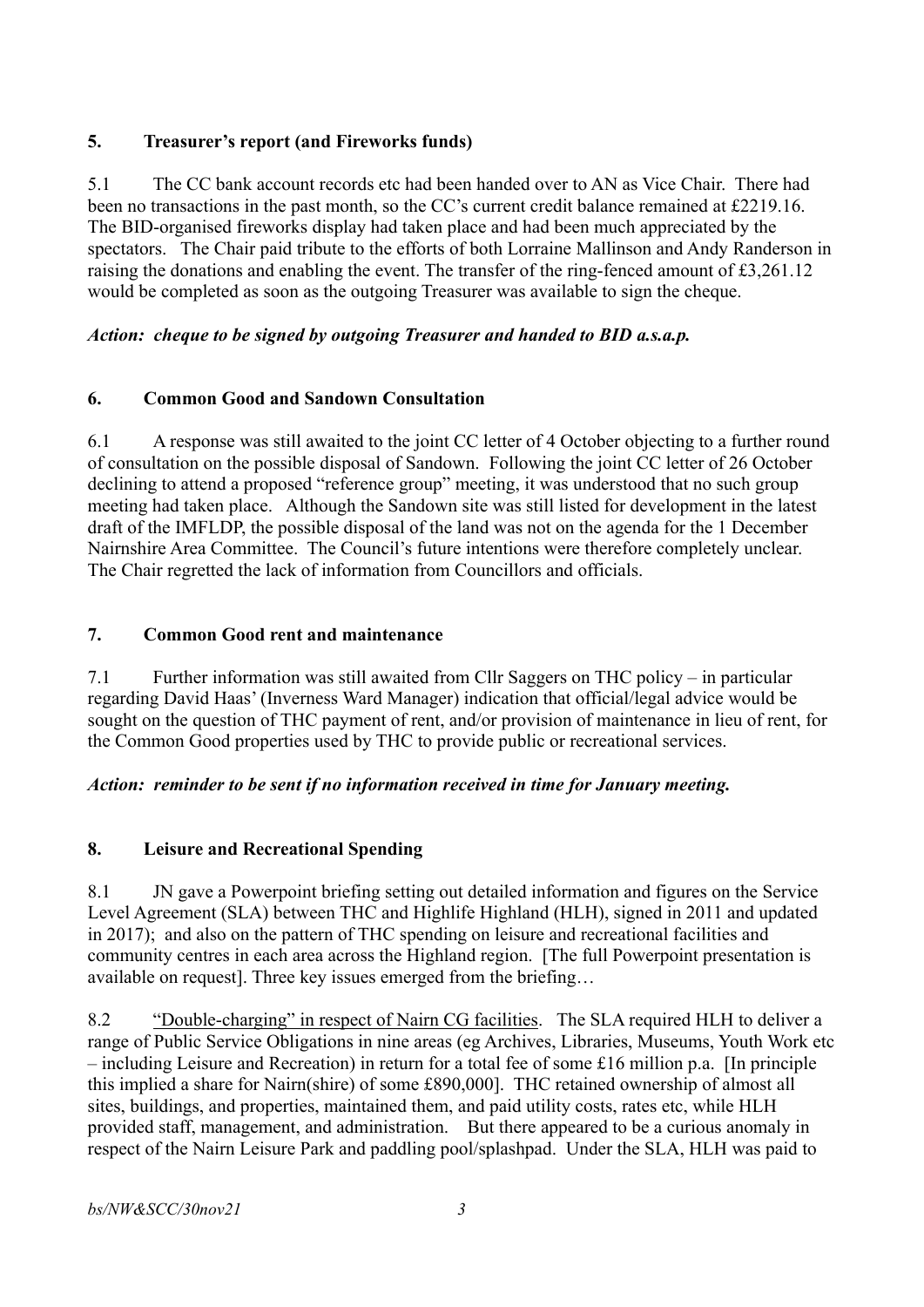manage both facilities, and to provide 49 hours per week of public access to the paddling pool/splashpad [estimated cost/value approx £18,000]. However evidence had emerged in the Nairn Common Good Fund accounts that HLH was also invoicing the CG Fund directly for the management of the park and pool/splashpad [approx £5-6,000 per year]. As they were already contracted and paid for this service under the SLA, this appeared to be a "double charge" and unjustified.

8.3 Regional inequity in funding allocations. The detailed breakdown of THC funding allocations and HLH budgeting by area across the Highlands revealed some startling disparities. Based on population share, Nairn with 5.5% of the region's population should receive approx £1.6 million share of HLH expenditure. In terms of leisure and recreational facilities, however, the community of Nairn was actually a net contributor, paying in more than it received (- £0.45 per capita) in respect of leisure and recreation spend. By contrast, all other areas of Highland were massive net beneficiaries (from £26 per capita in Sutherland and £17 in Caithness to £14 in Wester Ross and around £5 in Ross & Cromarty and Badenoch & Strathspey).

8.4 In addition to paying HLH, THC also paid direct grants or subsidies to certain local facilities (eg £180k pa to the Macdonald Resort in Aviemore, £91k pa to the Nevis Centre in Lochaber) which made the disparities even more marked. Inverness, like Nairn, appeared disadvantaged. But this was misleading: the fact that HLH were also funded to run Inverness Museum and Castle, Botanic Gardens and Archive Centre, and that THC made large direct grants to facilities like Eden Court and generated substantial revenue from the use of sports facilities, meant that Inverness was also a major net beneficiary from the leisure and recreational budget.Figures for the payments made directly by THC in respect of utilities, maintenance, rates and other 'overheads' for all HLH-managed facilities were not yet available: this information was likely to reveal that the inequities in spend were even more significant than was currently evident.

8.4 Independent/3rd Party Community Facilities. A similar pattern was evident in THC funding of community facilities. Small grants were made to a large number of village halls. Substantial annual payments were made to certain community centres (eg Assynt Leisure Centre, the Nevis Centre, Macdonald Aviemore Highland Resort, Mallaig Swimming Pool, Caithness Horizons...). In some cases, these amounted to subsidies or rescue funds for loss-making or insolvent facilities. Again, Nairn received nothing: the previous annual grant of £67,000 to the Nairn Community & Arts Centre had been cut to zero in 2016, and no alternative facilities, or funding, had been provided. There were no agreed guidelines and no published or consistent policy in the selection and allocation of funding to local facilities or centres.

8.5 In discussion it was noted that even these detailed figures and spreadsheets did not reveal the full picture. It was believed that THC was no longer paying a grant to Nairn Sports Club despite a long-standing agreement to fund the tennis facilities following the redevelopment of the former Albert Street tennis courts for Council sheltered housing. Local groups in Nairn were also continuing to lobby – apparently unsuccessfully – for THC support for other local facilities (eg football at the Riverside and athletics at the Maggot)

*Action: It was agreed that NW&SCC should write specifically to seek explanation of the apparent 'double charging' for management of the Nairn leisure park and paddling pool/splashpad; and that once the full figures for THC funding of HLH-run facilities were available, representations would be made about the "unfair" allocation of leisure and recreation funding across the region.*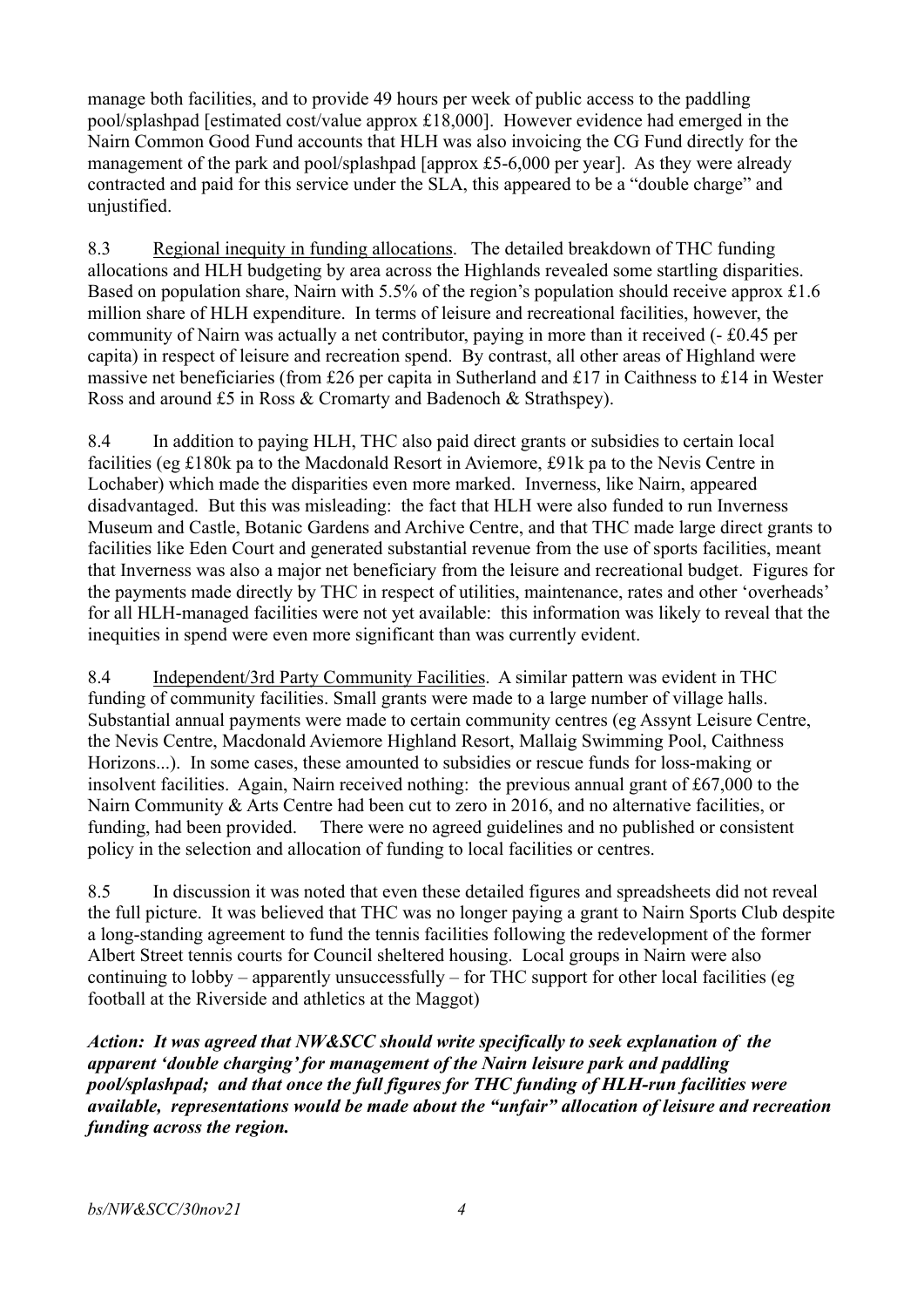# **9. Local Place Planning**

9.1 The Chair noted that the 'pop-up shop' in the High Street was now in operation, and thanked River CC for their initiative. This now offered an opportunity to engage with the local community about place planning. This might be followed up by a town wide survey in the New Year.

9.2 In discussion it was pointed out that THC was meanwhile pressing ahead with the revision of the existing Inner Moray Firth Local Development Plan. The Nairn section was to be considered at this week's Nairnshire Area Committee (and the CCs had already written to urge Councillors not to endorse the draft). But THC were determined to process this old-style developer-led plan ahead of the forthcoming changes in legislation which required plans to be locally-driven. So local residents – and the CCs – would have to be ready to comment on the draft of the revised IMFLDP when it was put out tfor public consultation.

9.3 Considerable concern was expressed about the possible scale of new housing development envisaged under current plans. Current and proposed sites could result in over 3,500 new houses. Nairn's actual housing requirement was probably less than 400. Crucially, the latest revised draft of the IMFLDP was still not underpinned by a valid and up to date Housing Need and Demand Assessment: the latest HNDA had not yet been approved by the official government Centre for Housing Market Analysis, nor by THC's EDI committee. This raised questions as to whether it was appropriate or legal for Area Committees to consider the draft plan without this essential supporting evidence.

## *Action: it was agreed that a further letter be sent to members of the Nairnshire Area Committee pointing out the lack of a valid HNDA to support the draft plan.*

# **10. Questions from the public**

A local resident had raised various issues via the NW&SCC website:

10.1 Speeding and road safety on the A96 and in Tradespark. Serious concern about speeding vehicles and pedestrian safety in the vicinity of the Tradespark Road junction with the A96 on the west side of town prompted requests for the 30mph sign to be relocated further west (beyond Sandown Road), for a smiley-face SID before the junction, for a traffic survey, and for a pedestrian 'island' in the middle of the road.

10.2 In discussion it was noted that the A96 was a trunk road for which Transport Scotland was responsible: that there had been sustained but unsuccessful campaigns in previous years to extend the 30mph zone westwards following fatal accidents; that Transport Scotland had been equally resistant to similar speed limit changes on the east side of the town; and that in the longer term the traffic problem should be eased by delivery of the bypass and the 'detrunking' of the A96 through Nairn. The problem of obstructive on-street parking adjacent to the Tradespark Co-op was also raised.

10.3 Sandown Land – current and future use. The same resident urged that the Sandown Common Good land be retained and used as 'green space' and possibly planted with trees or an orchard for